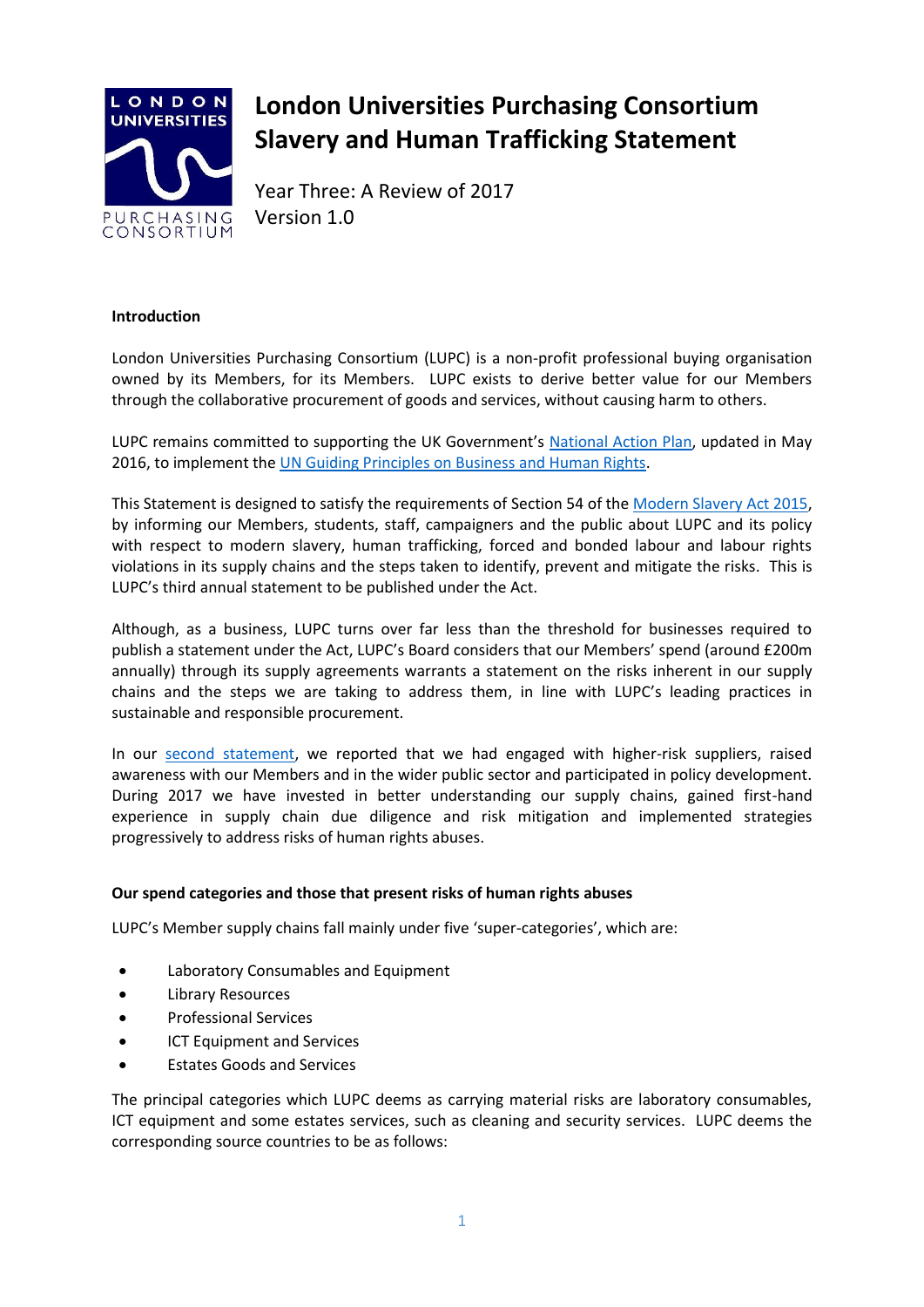| <b>Category</b>                          | <b>Country</b>                                  |
|------------------------------------------|-------------------------------------------------|
| Laboratory consumables, including gloves | Malaysia, Indonesia, India, Pakistan            |
| ICT equipment                            | East Asia, China, India, Eastern Europe, Mexico |
| <b>Cleaning services</b>                 | <b>United Kingdom</b>                           |
| Security services                        | <b>United Kingdom</b>                           |

LUPC has focused its resources on these highest risk categories by running pilot due diligence projects in laboratory gloves, cleaning services and security services, and by maintaining its affiliation to monitoring organisation Electronics Watch.

### **Our Governance Structure for Modern Slavery**



### **Our progress during 2017**

In June, LUPC's Board approved a new **[Responsible Procurement Policy and Strategy](http://lupc-uat.nfpservices.co.uk/sites/default/files/lupc-responsible-procurement-policy-and-strategy-v10.pdf)** prepared by the LUPC Responsible Procurement Advisory Group, comprised of procurement professionals, sustainability managers and students drawn from the Membership. The Strategy sets out an ambitious programme of projects and actions, a number of which are aimed at addressing risks of human rights abuses, by which we will seek to demonstrate our commitment to its Policy and to Responsible Procurement in the sector. The Policy commits LUPC to joining our partner [Advanced](http://apuc-scot.ac.uk/)  [Procurement for Universities and Colleges \(APUC\)](http://apuc-scot.ac.uk/) in using it[s Supply Chain Code of Conduct.](http://www.apuc-scot.ac.uk/uploads/Docs/pdf/SC%20code%20of%20conduct%20v1%20itt.pdf)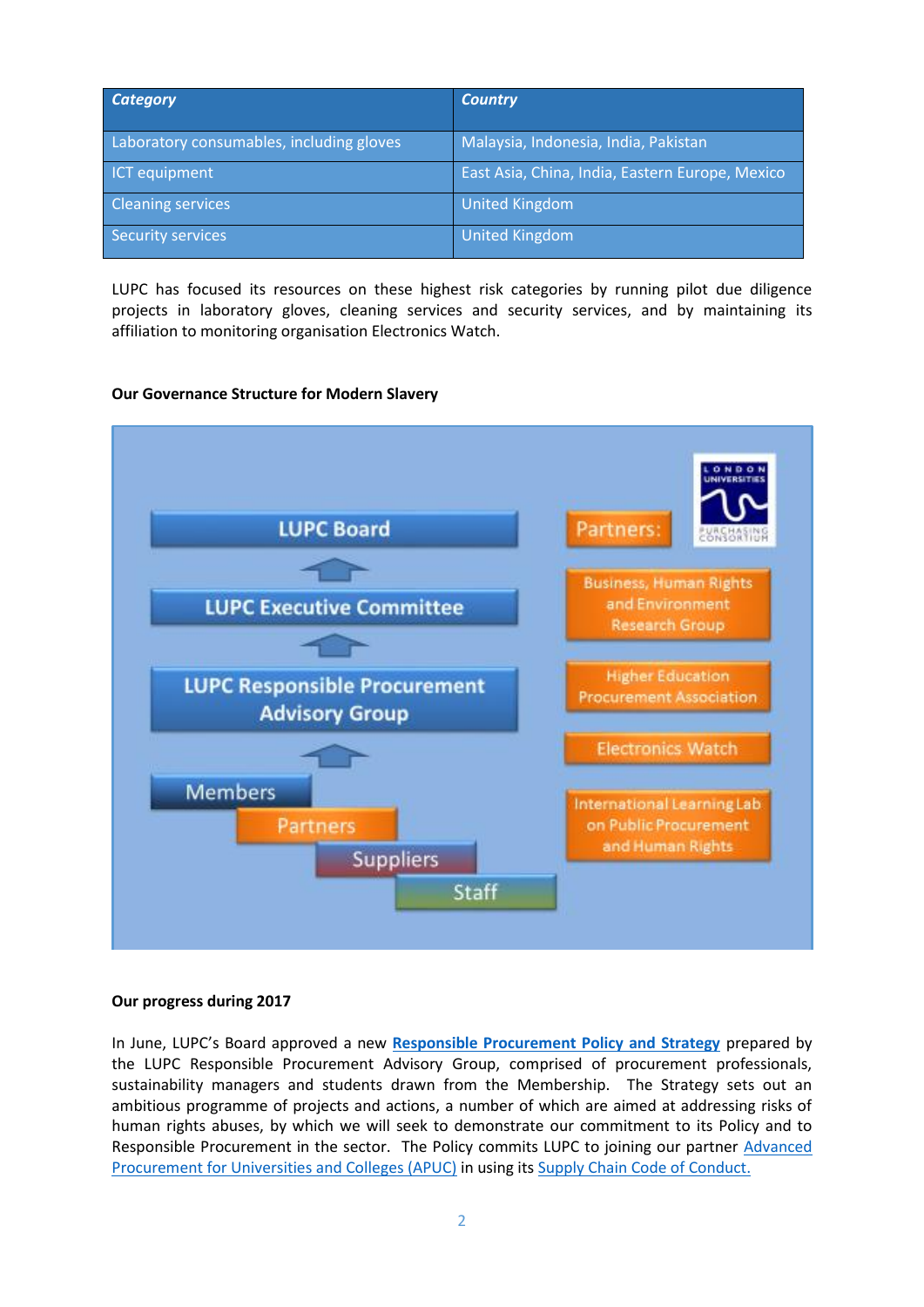#### *Leading by example: The Modern Slavery Project*

In late 2016, LUPC's Board committed funds for a project designed to explore ways of tackling human rights abuses in its supply chains. This has been developed in partnership with academics at th[e Business, Human Rights and the Environment Research Group \(BHRE\)](http://www.bhre.org/) in the School of Law at the University of Greenwich, led by Dr Olga Martin-Ortega, who was elected to the LUPC Board in 2015.

The Project was commenced in January 2017 and entailed recruiting, on a fixed-term contract, a fulltime resource from the retail sector with experience in supply chain risk assessment and mapping. Our Project Developer can provide advice and support to LUPC staff and the wider Membership on promoting respect for human rights in the supply chain and working with the supplier base to mitigate the risks of abuses.

The project has four principal workstreams:



**Knowledge creation and transference:** The first output of the project has been our professional guidance, published in collaboration with the University of Greenwich, APUC and [CIPS.](https://www.cips.org/en-GB/) This is a ground-breaking practice document entitled *[Protecting Human](http://lupc-uat.nfpservices.co.uk/sites/default/files/Knowledge%20LUPC%20-%20Protecting%20Human%20Rights%20in%20the%20Supply%20Chain.pdf)  [Rights in the Supply Chain, a Guide for Public Procurement](http://lupc-uat.nfpservices.co.uk/sites/default/files/Knowledge%20LUPC%20-%20Protecting%20Human%20Rights%20in%20the%20Supply%20Chain.pdf)  [Practitioners](http://lupc-uat.nfpservices.co.uk/sites/default/files/Knowledge%20LUPC%20-%20Protecting%20Human%20Rights%20in%20the%20Supply%20Chain.pdf)*, now available for free download. The Guide contains model contract clauses that are being widely used in the sector and will be followed by a series of free eLearning topics before the New Year, which aim to further help the public sector understand and develop its responsibilities.

**Supply chain monitoring and auditing:** During 2017 we have aimed to address an international risk of human rights abuses through **a pilot supply chain due diligence exercise** for laboratory gloves, now

well under way. Following the publication of the British Medical Association's report *[In Good Hands](https://www.bma.org.uk/collective-voice/influence/international/global-justice/fair-medical-trade/medical-gloves-report)*, we have worked with our laboratory consumables suppliers to identify sources of gloves in the report that were the subject of factory audits and media reports. Our intention is to establish whether alleged human rights abuses have yet been resolved by the suppliers and to advise our Members accordingly. It's also to gain first-hand experience of supply chain mapping such that we can learn from the process and use the knowledge we acquire to inform our long-term planning for this activity.

Our third task under the Project aims to address a UK-based risk by initiating initiate **a series of supplier audits** with our cleaning and security services contractors to look for signs of human trafficking. LUPC offers a supply agreement for cleaning and security services to our Members in London and south-east England. These are recognised as spend categories where operatives are traditionally among the lower paid and LUPC is aware of the higher level of risk to workers in these supply chains. Our framework agreement includes clauses requiring our suppliers to demonstrate their ongoing commitment to ensuring that they take steps on our behalf to guard against modern slavery, human trafficking, forced and bonded labour and labour rights violations in their supply chains throughout the term of the agreement. This involves identifying and reporting the risks of human rights abuses and implementing action plans to address them jointly with our contractors. Again, a secondary aim is to build know-how from direct experience of this kind of due diligence.

**Information access and systematisation:** We recognise that our knowledge of the supplier base and its capability to supply responsibly requires a systematic method of gathering, processing and retrieving data about our supplier base. We are now building *Equiano***, our new Responsible**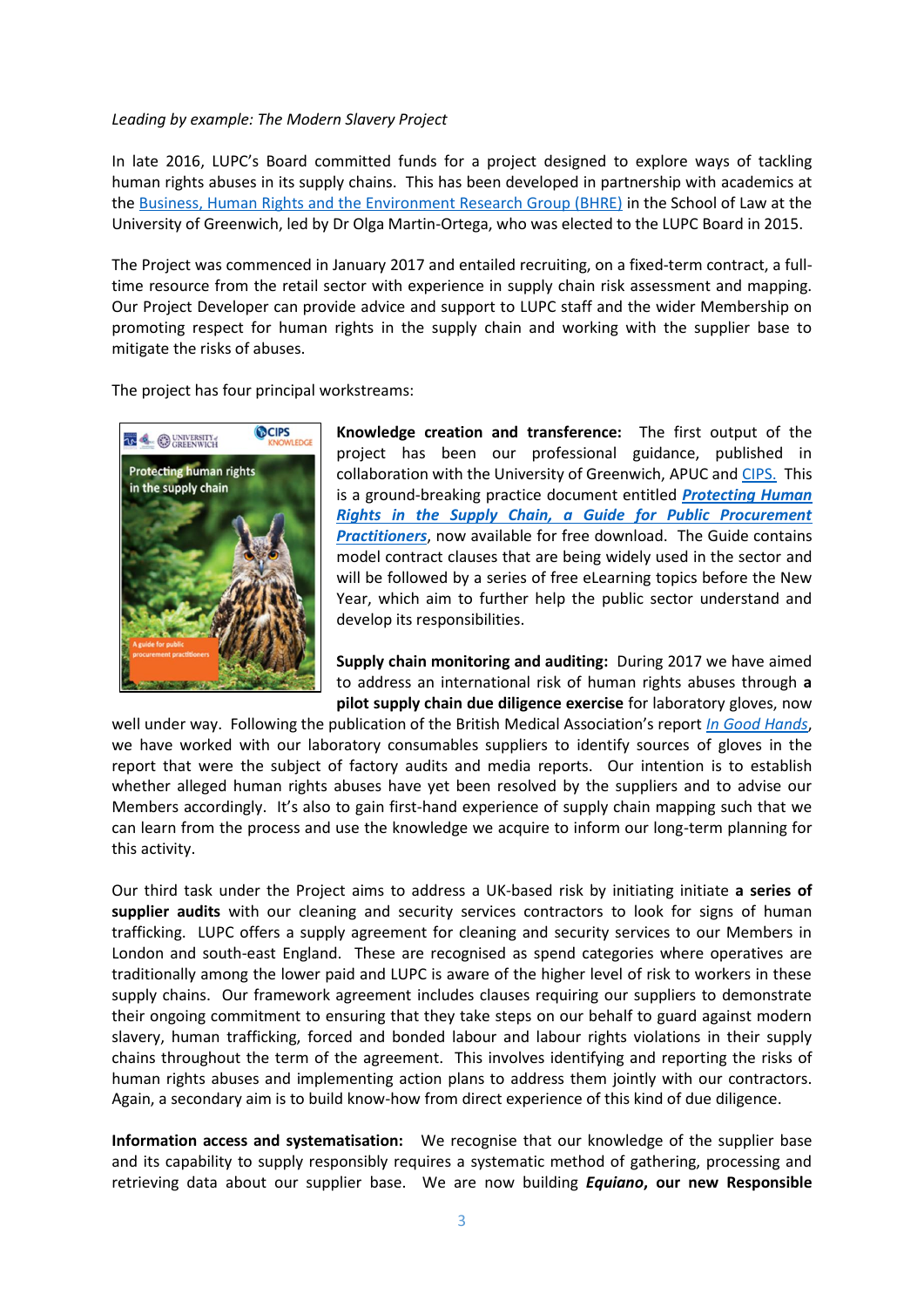**Procurement database**. The database, powered by [Gatekeeper,](https://www.gatekeeperhq.com/contract-management-software) which is built into LUPC's new contract management technology, is expected to be commissioned by the New Year. We have entered into a formal agreement with APUC to share resources, information and build a joint Responsible Procurement capability. Our database is designed to be compatible with AUPC's [Sustain.](http://www.sustain.ac.uk/)

# *Building national practice: the HEPA Responsible Procurement Group*

Alongside the [Higher Education Procurement Association \(HEPA\)](https://www.hepa.ac.uk/), LUPC's Director helped establish a national Responsible Procurement Group for the sector, chaired by the Head of Procurement at the University of Manchester. Our aim is to collaborate closely with the national group and share developmental thinking. The HEPA group is now developing a national approach to risk mitigation and LUPC will play a full part in that project.

# *Helping eradicate abuses in electronics supply chains: Continued support for Electronics Watch*

LUPC renewed its affiliation to [Electronics Watch](http://electronicswatch.org/en) in 2017, the collaborative organisation monitoring global electronics supply chains. LUPC has this year included supplier due diligence and monitoring clauses in the latest iteration of HE's National Desktop and Notebook Agreement, a £440m national supply agreement managed by LUPC. This gives LUPC contractual rights to enter into dialogue with suppliers on those issues and collaborate with them to establish due diligence and mitigation strategies to address human rights risks.

# **LUPC has this year been able to report on early success with Electronics Watch**

In October 2015, Electronics Watch and its affiliates had learned about an NGO report on Wistron, a large server manufacturer in China, alleging serious labour rights violations including forced labour. Students were forced to perform an internship unrelated to their vocational aspirations as a requirement for graduation. In addition, the student workers reported working hours as much as 10-12 hours a day, six days a week and 48 hours of overtime a month, all in excess of local legal limits.

Electronics Watch responded by evaluating the evidence for the allegations and identifying, in specific terms, the risk of violations of Chinese law, the International Labour Organisation conventions, and the Electronics Watch Code of Labour Standards. Electronics Watch also recommended specific action for affiliates to take with their suppliers.

LUPC and other UK higher education purchasing consortia that purchase these servers contacted their account management representatives at each supplier, thus helping to spur action by the major brands purchasing the servers from the factory. All brands committed to temporarily halting student labour at the factory and ensuring compliance with the legal limits on student labour. In December 2016, Electronics Watch conducted follow-up offsite worker interviews and found no evidence of student labour.

# *Influencing national policy: Contribution to UK and Australian Parliamentary Inquiries*

In March, the UK Parliament's Joint Committee on Human Rights published [its report](https://publications.parliament.uk/pa/jt201617/jtselect/jtrights/443/443.pdf) on human rights and business. LUPC submitted written evidence to the Inquiry in August 2016, making five recommendations that, if implemented, would enable the UK Government to fulfil its obligations under Principle 6 of the UN Guiding Principles on Business and Human Rights. The report acknowledged LUPC's submission and made several recommendations with regard to public procurement such that the UK Government take action to address human rights issues in supply chains.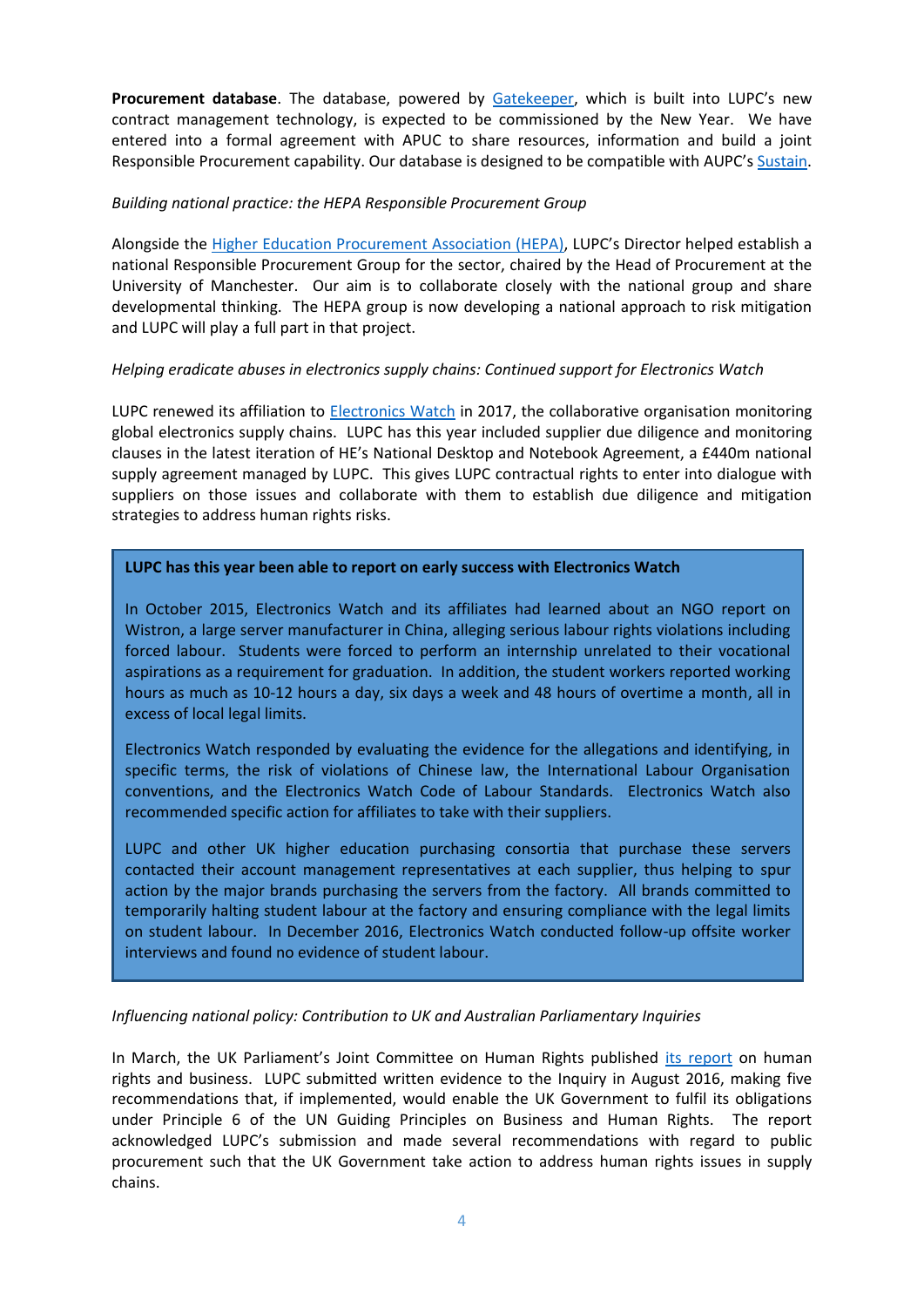LUPC continues to be a member of the [International Learning Lab on Public Procurement and](http://www.hrprocurementlab.org/)  [Human Rights](http://www.hrprocurementlab.org/) and LUPC's Director serves on the [Steering Committee](http://www.hrprocurementlab.org/about/steering-committee/) of the Lab as a representative of public sector procurement. In April, as a partner in the Learning Lab, the Director also contributed to [evidence](https://business-humanrights.org/sites/default/files/Sub%20134%20%281%29%20ILL.pdf) submitted to an inquiry into establishing a Modern Slavery Act in the Commonwealth of Australia.

## *Improving ourselves and others: Training and capacity building*

In May, LUPC's **annual conference**, staged in partnership with [Southern Universities Purchasing](https://www.supc.ac.uk/)  [Consortium \(SUPC\),](https://www.supc.ac.uk/) was attended by 300 delegates and included a major panel session for 80 attendees on the Modern Slavery Act, with expert input from an academic, a sustainability consultant, a lawyer and a supplier.



In June, in collaboration with the University of Westminster and Electronics Watch, LUPC staged a screening of *[Complicit](http://complicitfilm.org/)*, a documentary by Heather White and Lynn Zhang at the Regent Street Cinema for Members and partners. The film follows a group of workers in a Chinese electronics factory struck down by illnesses following prolonged exposure to toxic chemicals used in the manufacturing process.

LUPC's Director has continued to lead a series of external presentations and workshops on Responsible Procurement, aimed specifically at promulgating the message about risks to human rights in public supply chains. These took place at:

- University of Cambridge
- Local Government Association, London
- University of Nottingham
- Organisation for Economic Co-operation and Development, Paris
- Conference on University Purchasing, Swansea University
- North Western Universities Purchasing Consortium, Lancaster
- Harris Federation Conference, London

In July, consultants from [Action Sustainability](https://www.actionsustainability.com/) assessed LUPC against the new **[ISO 20400 guidance](https://www.iso20400.org/)**  [standard](https://www.iso20400.org/) for Sustainable Procurement. LUPC scored 3.71 out of a possible 5.00 and was the first UK [public sector organisation](https://www.publicspendforum.net/blogs/nancy-clinton/2017/09/11/new-international-standard-for-responsible-procurement-lupc-first-to-get-assessed) and the world's first education sector body to undergo such an assessment.

In October, three members of LUPC staff received Advanced Modern Slavery Training organised by HEPA and delivered by the [Ethical Trading Initiative.](https://www.ethicaltrade.org/) Plans exist to train remaining procurement staff in 2018.

### **Our plans for the future**

LUPC reconfirms its commitment to better understanding its supply chains and working towards greater transparency and responsibility towards people working on them.

We will continue to work with our partners and suppliers to gain first-hand experience of supply chain due diligence and of mitigating the risks to human rights in our supply chains. As LUPC acquires knowledge and develops capability across all higher-risk spend categories, the intention is